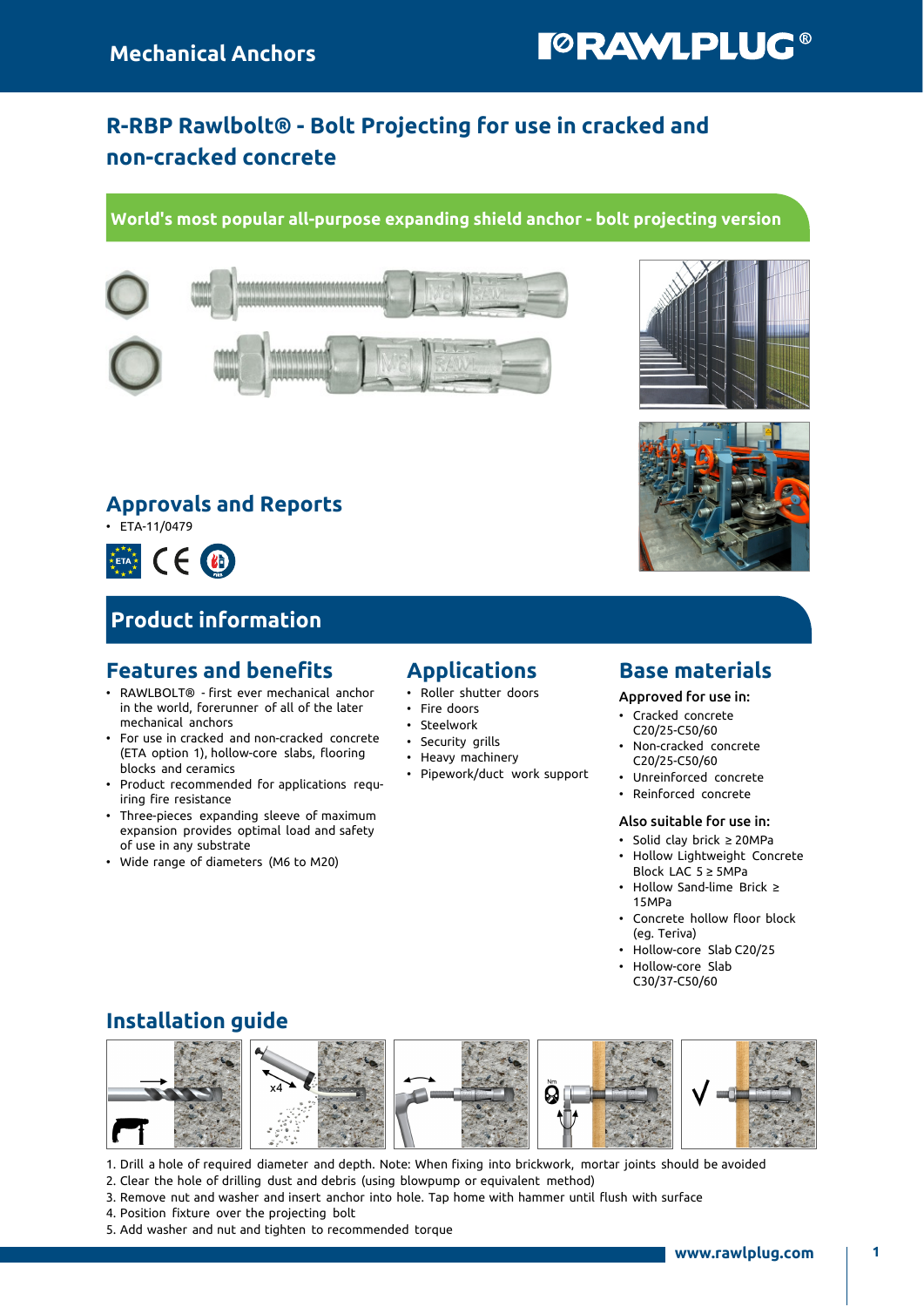## **TORAWLPLUG®**

## Product information



|                |                     |                          |                 | Anchor                      |        | <b>Fixture</b>              |                    | Anchor                   | <b>Fixture</b>      |
|----------------|---------------------|--------------------------|-----------------|-----------------------------|--------|-----------------------------|--------------------|--------------------------|---------------------|
| <b>Size</b>    | <b>Product Code</b> | <b>Approval</b><br>type  | <b>Diameter</b> | <b>External</b><br>diameter | Length | Max. thick-<br>ness         | Hole dia-<br>meter | Thread dia-<br>meter     | Min. thick-<br>ness |
|                |                     |                          | $\mathbf d$     | $d_{nom}$                   | L.     | $\mathbf{t}_{\mathrm{fix}}$ | $d_{\rm f}$        | d                        | $t_{fix}$           |
|                |                     | $\omega$                 | [mm]            | [mm]                        | [mm]   | [mm]                        | [mm]               | [mm]                     | [mm]                |
|                | R-RBP-M06/10W       | ETA-11/04<br>79          | 6               | 12                          | 65     | 10                          | 6, 5               |                          |                     |
| M <sub>6</sub> | R-RBP-M06/25W       | ETA-11/04<br>79          | 6               | 12                          | 80     | 25                          | 6, 5               |                          |                     |
|                | R-RBP-M06/60W       | ETA-11/04<br>79          | 6               | 12                          | 115    | 60                          | 6,5                | $\overline{a}$           |                     |
|                | R-RBP-M08/10W       | ETA-11/04<br>79          | $\bf 8$         | 14                          | 75     | 10                          | 9                  | $\overline{\phantom{a}}$ |                     |
| M8             | R-RBP-M08/25W       | ETA-11/04<br>79          | 8               | 14                          | 90     | 25                          | 9                  | $\overline{a}$           |                     |
|                | R-RBP-M08/60W       | ETA-11/04<br>79          | 8               | 14                          | 125    | 60                          | 9                  |                          |                     |
| R-RBP-M10/15W  |                     | ETA-11/04<br>79          | 10              | 16                          | 90     | 15                          | 11                 | $\overline{a}$           |                     |
| M10            | R-RBP-M10/30W       | ETA-11/04<br>79          | 10              | 16                          | 105    | 30                          | 11                 | ۰                        |                     |
|                | R-RBP-M10/60W       | ETA-11/04<br>79          | 10              | 16                          | 135    | 60                          | 11                 | $\overline{a}$           |                     |
|                | R-RBP-M12/15W       | ETA-11/04<br>79          | 12              | 20                          | 110    | 15                          | 13                 | $\overline{\phantom{a}}$ |                     |
| M12            | R-RBP-M12/30W       | ETA-11/04<br>79          | 12              | 20                          | 125    | 30                          | 13                 | $\overline{a}$           |                     |
|                | R-RBP-M12/75W       | ETA-11/04<br>79          | 12              | 20                          | 170    | 75                          | 13                 | $\overline{\phantom{a}}$ |                     |
|                | R-RBP-M16/15W       | ETA-11/04<br>79          | 16              | 25                          | 150    | 15                          | 17                 | $\overline{a}$           |                     |
| M16            | R-RBP-M16/35W       | ETA-11/04<br>79          | 16              | 25                          | 170    | 35                          | 17                 | $\overline{\phantom{a}}$ |                     |
|                | R-RBP-M16/75W       | ETA-11/04<br>79          | 16              | 25                          | 210    | 75                          | 17                 | $\sim$                   |                     |
|                | R-RBP-M20/15W       | ETA-11/04<br>79          | 20              | 32                          | 170    | 15                          | 22                 |                          |                     |
| M20            | R-RBP-M20/30W       | ETA-11/04<br>79          | 20              | 32                          | 185    | 30                          | 22                 | $\overline{\phantom{a}}$ |                     |
|                | R-RBP-M20/100W      | ETA-11/04<br>79          | 20              | 32                          | 255    | 100                         | 22                 | $\overline{\phantom{a}}$ |                     |
| M24            | R-RBP-M24/75W       | $\overline{\phantom{a}}$ | 24              | 38                          | 255    | 75                          | 26                 | 75                       | $\overline{a}$      |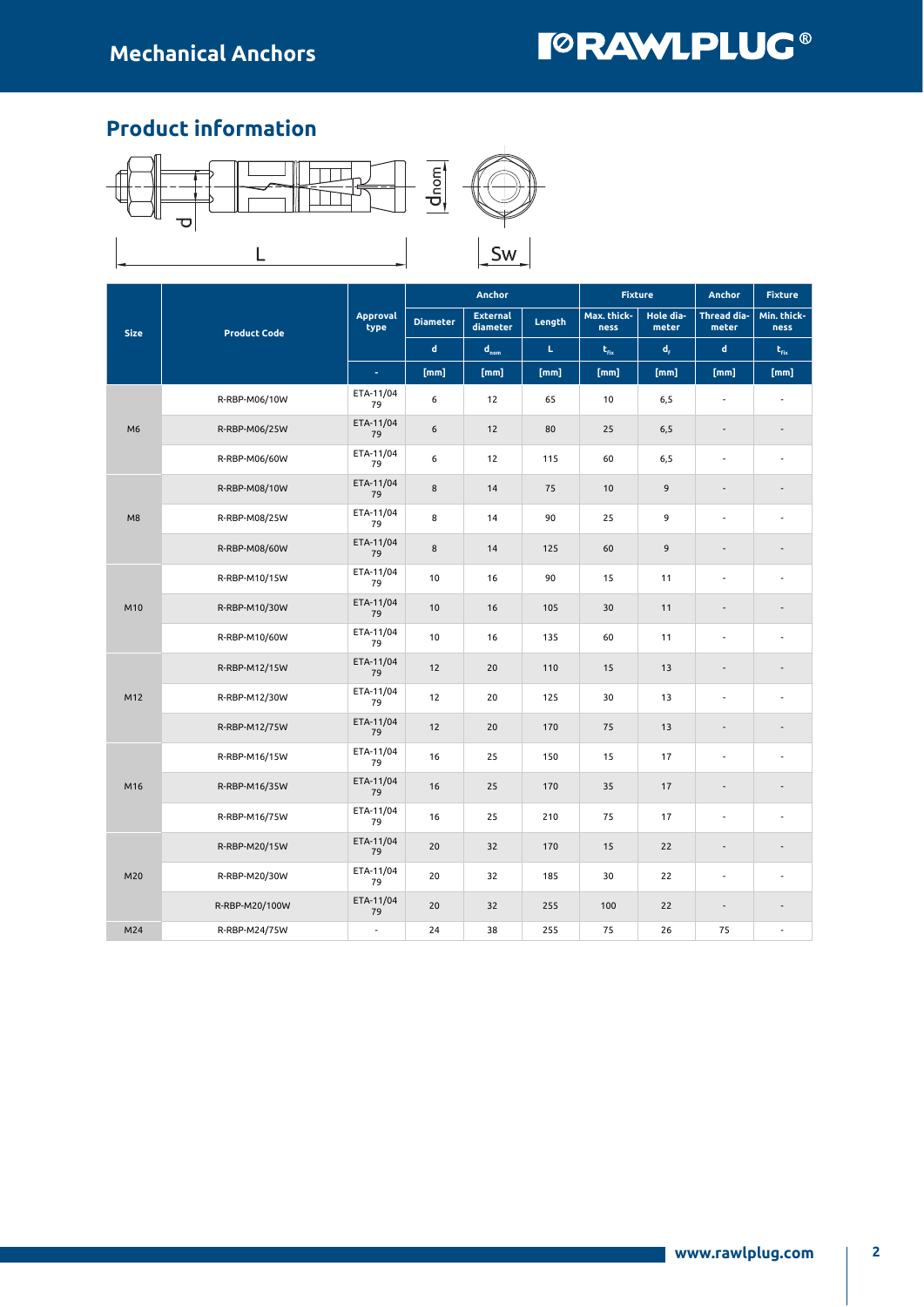### Installation data



| <b>Size</b>                  | M6               | <b>M8</b> | M <sub>10</sub> | M <sub>12</sub> | M16 | <b>M20</b> |       |       |
|------------------------------|------------------|-----------|-----------------|-----------------|-----|------------|-------|-------|
| Thread diameter              | d                | [mm]      | 6               | 8               | 10  | 12         | 16    | 20    |
| Hole diameter in substrate   | $d_{o}$          | [mm]      | 12              | 14              | 16  | 20         | 25    | 32    |
| Installation torque          | $T_{inst}$       | [Nm]      | 6.5             | 15              | 27  | 50         | 120   | 230   |
| Wrench size                  | Sw               | [mm]      | 10              | 13              | 17  | 19         | 24    | 30    |
| Min. hole depth in substrate | $h_{0}$          | [mm]      | 50              | 55              | 65  | 85         | 125   | 140   |
| Min. installation depth      | $h_{\text{nom}}$ | [mm]      | 45              | 50              | 60  | 80         | 120   | 135   |
| Min. substrate thickness     | $h_{\min}$       | [mm]      | 100             | 100             | 100 | 100        | 142.5 | 172.5 |
| Min. spacing                 | $S_{\min}$       | [mm]      | 35              | 40              | 50  | 60         | 95    | 115   |
| Min. edge distance           | $C_{\text{min}}$ | [mm]      | 53              | 60              | 75  | 90         | 143   | 173   |

## Mechanical properties

| <b>Size</b>                                 | M6             | M8                         | M10   | M12   | M16   | <b>M20</b> |        |        |
|---------------------------------------------|----------------|----------------------------|-------|-------|-------|------------|--------|--------|
| Nominal ultimate tensile strength - tension | $f_{\rm{nk}}$  | $[N/mm^2]$                 | 500   | 500   | 500   | 500        | 500    | 500    |
| Nominal yield strength - tension            | $\mathbf{v}$   | $[N/mm^2]$                 | 400   | 400   | 400   | 400        | 400    | 400    |
| Cross sectional area - tension              | $A_{\epsilon}$ | $\left[\text{mm}^2\right]$ | 20.1  | 36.6  | 58    | 84.3       | 157    | 245    |
| Elastic section modulus                     | $W_{el}$       | $\left[\text{mm}^3\right]$ | 21.21 | 50.27 | 98.17 | 169.65     | 402.12 | 785.4  |
| Characteristic bending resistance           | $M_{Rks}^0$    | [Nm]                       | 12.72 | 30.16 | 58.9  | 101.79     | 241.27 | 471.24 |
| Design bending resistance                   | M              | [Nm]                       | 10.18 | 24.13 | 47.12 | 81.43      | 193.02 | 376.99 |

### Basic performance data

Performance data for single anchor without influence of edge distance and spacing

| <b>Size</b>                               |      | M <sub>6</sub> | <b>M8</b>                      | M10   | M <sub>12</sub> | M16   | <b>M20</b> |  |  |  |
|-------------------------------------------|------|----------------|--------------------------------|-------|-----------------|-------|------------|--|--|--|
| <b>NON-CRACKED CONCRETE</b>               |      |                |                                |       |                 |       |            |  |  |  |
| Effective embedment depth h <sub>ee</sub> | [mm] | 35.00          | 40.00                          | 50.00 | 60.00           | 95.00 | 115.00     |  |  |  |
| <b>CRACKED CONCRETE</b>                   |      |                |                                |       |                 |       |            |  |  |  |
| Effective embedment depth h <sub>ef</sub> | [mm] | 35.00          | 40.00                          | 50.00 | 60.00           | 95.00 | 115.00     |  |  |  |
| <b>MEAN ULTIMATE LOAD</b>                 |      |                |                                |       |                 |       |            |  |  |  |
|                                           |      |                | TENSION LOAD N <sub>Ru,m</sub> |       |                 |       |            |  |  |  |
| NON-CRACKED CONCRETE                      | [kN] | 7.80           | 8.35                           | 15.24 | 18.48           | 48.77 | 56.55      |  |  |  |
| <b>CRACKED CONCRETE</b>                   | [kN] | 5.20           | 6.50                           | 7.80  | 15.60           | 20.80 | 34.16      |  |  |  |
| <b>SHEAR LOAD V<sub>Ru,m</sub></b>        |      |                |                                |       |                 |       |            |  |  |  |
| NON-CRACKED CONCRETE                      | [kN] | 5.53           | 10.07                          | 15.95 | 23.19           | 43.18 | 67.38      |  |  |  |
| <b>CRACKED CONCRETE</b>                   | [kN] | 5.53           | 10.07                          | 15.95 | 23.19           | 43.18 | 67.38      |  |  |  |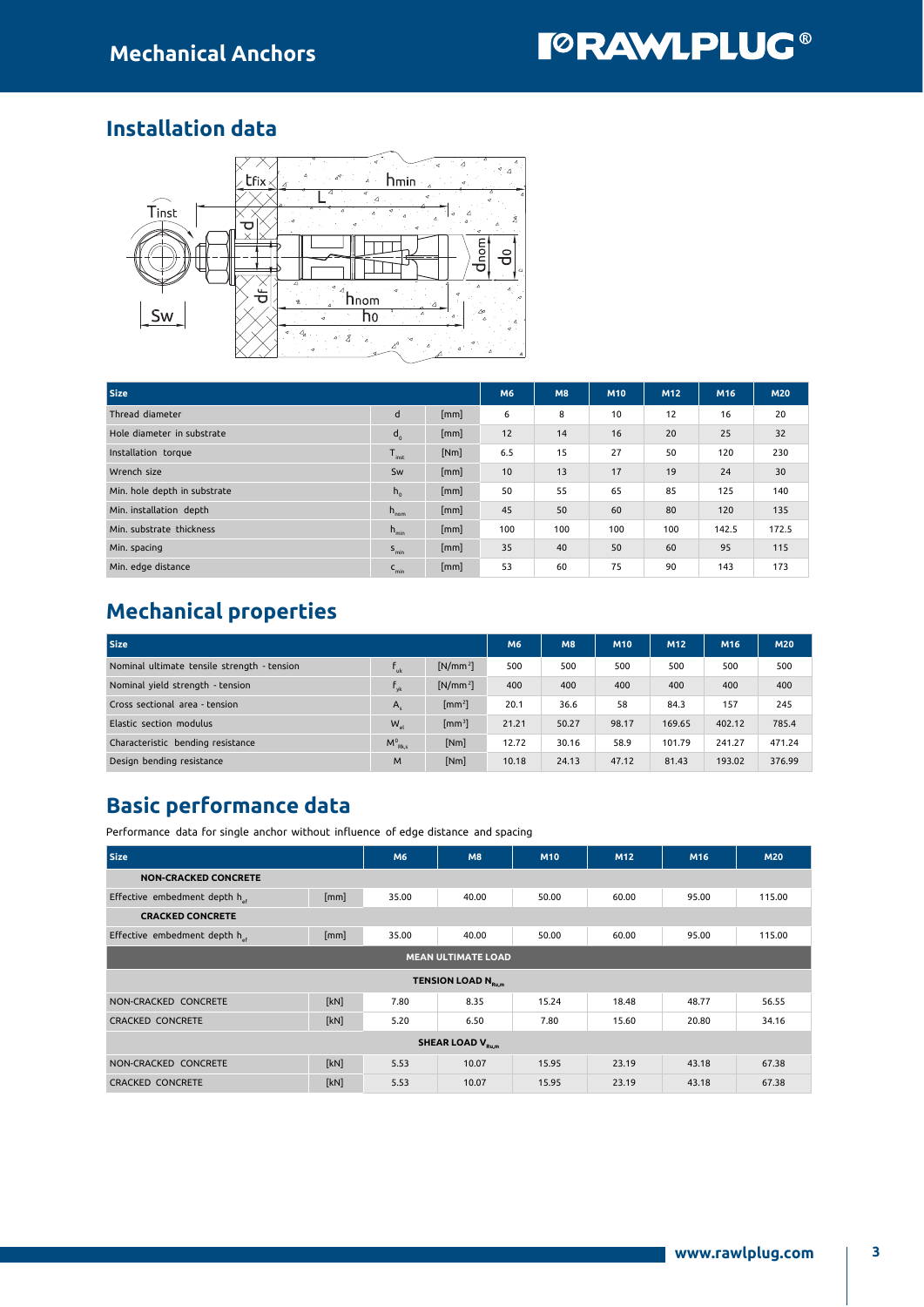## Basic performance data

| <b>Size</b>                      |                                  | M6   | M8                                  | <b>M10</b> | M <sub>12</sub> | M16   | <b>M20</b> |  |  |  |
|----------------------------------|----------------------------------|------|-------------------------------------|------------|-----------------|-------|------------|--|--|--|
| <b>CHARACTERISTIC LOAD</b>       |                                  |      |                                     |            |                 |       |            |  |  |  |
| TENSION LOAD N <sub>pk</sub>     |                                  |      |                                     |            |                 |       |            |  |  |  |
| NON-CRACKED CONCRETE             | [kN]                             | 6.00 | 7.50                                | 12.00      | 16.00           | 40.00 | 50.00      |  |  |  |
| <b>CRACKED CONCRETE</b>          | [kN]                             | 4.00 | 5.00                                | 6.00       | 12.00           | 16.00 | 30.00      |  |  |  |
| <b>SHEAR LOAD V<sub>pk</sub></b> |                                  |      |                                     |            |                 |       |            |  |  |  |
| NON-CRACKED CONCRETE             | [kN]                             | 5.03 | 9.15                                | 14.50      | 21.08           | 39.25 | 61.25      |  |  |  |
| <b>CRACKED CONCRETE</b>          | [kN]                             | 5.03 | 8.71                                | 12.17      | 21.08           | 39.25 | 61.25      |  |  |  |
|                                  |                                  |      | <b>DESIGN LOAD</b>                  |            |                 |       |            |  |  |  |
|                                  |                                  |      | <b>TENSION LOAD N</b> <sub>pd</sub> |            |                 |       |            |  |  |  |
| NON-CRACKED CONCRETE             | [kN]                             | 3.33 | 4.17                                | 6.67       | 8.89            | 22.22 | 27.78      |  |  |  |
| <b>CRACKED CONCRETE</b>          | [kN]                             | 2.22 | 2.78                                | 3.33       | 6.67            | 8.89  | 16.67      |  |  |  |
|                                  | <b>SHEAR LOAD V<sub>Rd</sub></b> |      |                                     |            |                 |       |            |  |  |  |
| NON-CRACKED CONCRETE             | [kN]                             | 4.02 | 7.32                                | 11.60      | 16.86           | 31.40 | 49.00      |  |  |  |
| <b>CRACKED CONCRETE</b>          | [kN]                             | 4.02 | 5.81                                | 8.12       | 16.86           | 31.40 | 49.00      |  |  |  |

## Design performance data

(-) failure is not decisive

| <b>Size</b>                                       |                    |                          | M6    | M8    | M10   | M12   | M16   | <b>M20</b> |  |  |
|---------------------------------------------------|--------------------|--------------------------|-------|-------|-------|-------|-------|------------|--|--|
| Effective embedment depth                         | $h_{\alpha}$       | [mm]                     | 35.00 | 40.00 | 50.00 | 60.00 | 95.00 | 115.0      |  |  |
| <b>TENSION LOAD</b>                               |                    |                          |       |       |       |       |       |            |  |  |
| <b>STEEL FAILURE</b>                              |                    |                          |       |       |       |       |       |            |  |  |
| Characteristic resistance                         | $N_{Rk s}$         | [kN]                     | 10.05 | 18.30 | 29.00 | 42.15 | 78.50 | 122.5      |  |  |
| Partial safety factor                             | $V_{M5}$           |                          | 1.50  | 1.50  | 1.50  | 1.50  | 1.50  | 1.50       |  |  |
| PULL-OUT FAILURE; NON-CRACKED CONCRETE C20/25     |                    |                          |       |       |       |       |       |            |  |  |
| Characteristic resistance                         | $N_{Rk,p}$         | [kN]                     | 6.00  | 7.50  | 12.00 | 16.00 | 40.00 | 50.00      |  |  |
| PULL-OUT FAILURE; CRACKED CONCRETE C20/25         |                    |                          |       |       |       |       |       |            |  |  |
| Characteristic resistance                         | $N_{Rk,p}$         | [kN]                     | 4.00  | 5.00  | 6.00  | 12.00 | 16.00 | 30.00      |  |  |
| <b>PULL-OUT FAILURE</b>                           |                    |                          |       |       |       |       |       |            |  |  |
| Installation safety factor                        | $Y_{inst}$         | ÷.                       | 1.20  | 1.20  | 1.20  | 1.20  | 1.20  | 1.20       |  |  |
| Increasing factors for $N_{\text{rot}}$ - C30/37  | $\Psi_c$           | ÷                        | 1.22  | 1.22  | 1.22  | 1.22  | 1.22  | 1.22       |  |  |
| Increasing factors for N <sub>Rd.p</sub> - C40/50 | $\Psi_c$           |                          | 1.41  | 1.41  | 1.41  | 1.41  | 1.41  | 1.41       |  |  |
| Increasing factors for N <sub>Rdp</sub> - C50/60  | $\Psi_c$           |                          | 1.55  | 1.55  | 1.55  | 1.55  | 1.55  | 1.55       |  |  |
| <b>CONCRETE CONE FAILURE</b>                      |                    |                          |       |       |       |       |       |            |  |  |
| Factor for cracked concrete                       | $k_{\text{cr.N}}$  |                          | 7.70  | 7.70  | 7.70  | 7.70  | 7.70  | 7.70       |  |  |
| Factor for non-cracked concrete                   | $k_{\text{ucr,N}}$ |                          | 11.00 | 11.00 | 11.00 | 11.00 | 11.00 | 11.00      |  |  |
| Installation safety factor                        | $V_{inst}$         | $\overline{\phantom{a}}$ | 1.20  | 1.20  | 1.20  | 1.20  | 1.20  | 1.20       |  |  |
| Spacing                                           | $S_{cr,N}$         | [mm]                     | 105.0 | 120.0 | 150.0 | 180.0 | 285.0 | 345.0      |  |  |
| Edge distance                                     | $C_{cr,N}$         | [mm]                     | 52.50 | 60.00 | 75.00 | 90.00 | 143.0 | 173.0      |  |  |
| <b>CONCRETE SPLITTING FAILURE</b>                 |                    |                          |       |       |       |       |       |            |  |  |
| Spacing                                           | $S_{cr,SD}$        | [mm]                     | 105.0 | 120.0 | 150.0 | 180.0 | 285.0 | 345.0      |  |  |
| Edge distance                                     | $C_{cr,sp}$        | [mm]                     | 53.00 | 60.00 | 75.00 | 90.00 | 143.0 | 173.0      |  |  |
| Installation safety factor                        | $V_{inst}$         |                          | 1.20  | 1.20  | 1.20  | 1.20  | 1.20  | 1.20       |  |  |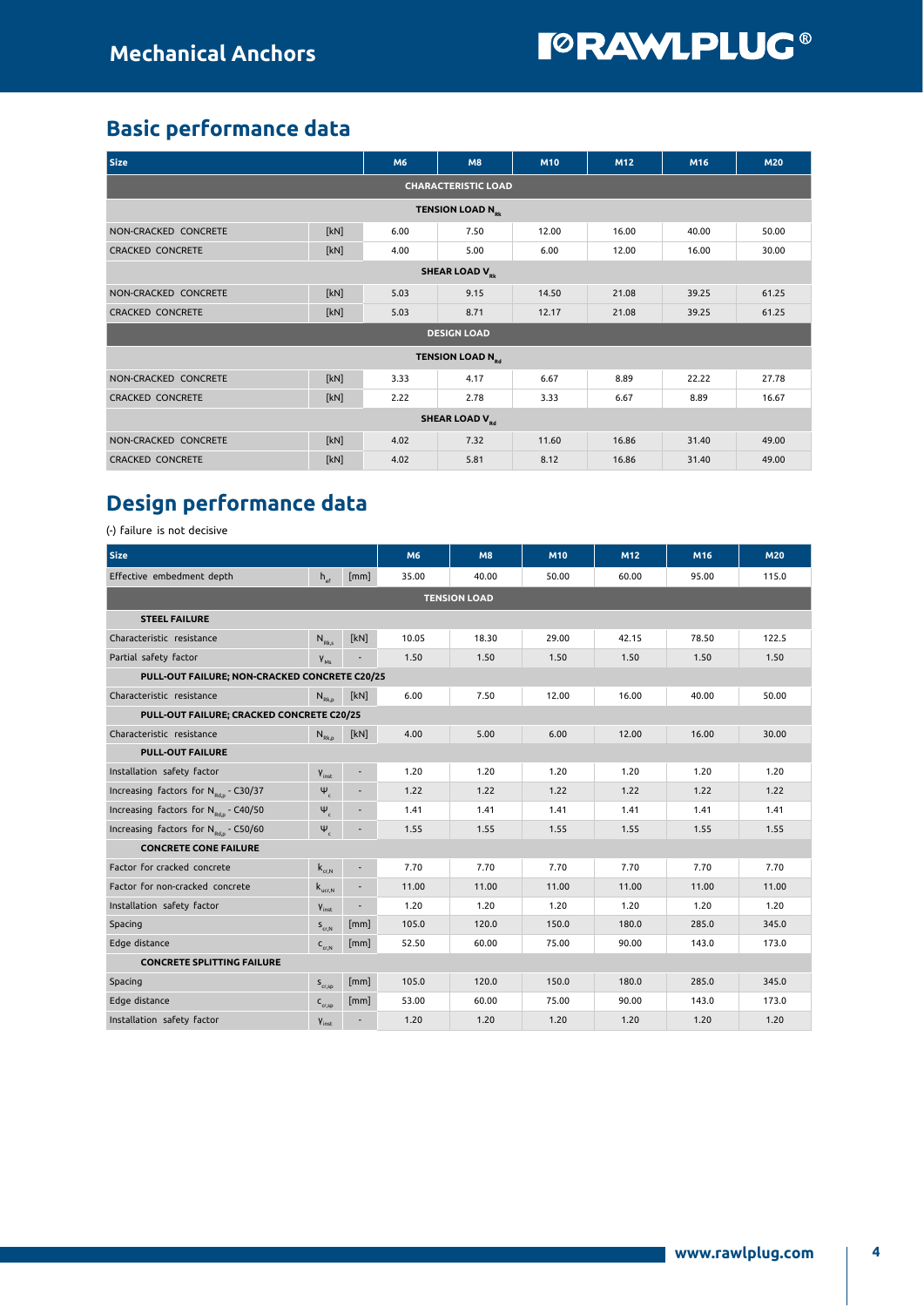## Design performance data

| <b>Size</b>                                 | M6                               | <b>M8</b> | M10   | M12   | M16   | <b>M20</b> |       |       |  |  |
|---------------------------------------------|----------------------------------|-----------|-------|-------|-------|------------|-------|-------|--|--|
| <b>SHEAR LOAD</b>                           |                                  |           |       |       |       |            |       |       |  |  |
| <b>STEEL FAILURE</b>                        |                                  |           |       |       |       |            |       |       |  |  |
| Characteristic resistance without lever arm | $V_{Rk,s}$                       | [kN]      | 5.03  | 9.15  | 14.50 | 21.08      | 39.25 | 61.25 |  |  |
| Ductility factor                            | $k_{7}$                          | ۰         | 0.80  | 0.80  | 0.80  | 0.80       | 0.80  | 0.80  |  |  |
| Characteristic resistance with lever arm    | $M_{Rk s}$                       | [Nm]      | 7.63  | 18.74 | 37.39 | 65.52      | 166.5 | 324.6 |  |  |
| Partial safety factor                       | $V_{M5}$                         |           | 1.25  | 1.25  | 1.25  | 1.25       | 1.25  | 1.25  |  |  |
| <b>CONCRETE PRY-OUT FAILURE</b>             |                                  |           |       |       |       |            |       |       |  |  |
| Factor                                      | $\mathsf{k}$                     | ۰         | 1.00  | 1.00  | 1.00  | 2.00       | 2.00  | 2.00  |  |  |
| Installation safety factor                  | $Y_{inst}$                       | ۰.        | 1.00  | 1.00  | 1.00  | 1.00       | 1.00  | 1.00  |  |  |
| <b>CONCRETE EDGE FAILURE</b>                |                                  |           |       |       |       |            |       |       |  |  |
| Effective length of anchor                  | $\ell_{\scriptscriptstyle\rm F}$ | [mm]      | 35.00 | 40.00 | 50.00 | 60.00      | 95.00 | 115.0 |  |  |
| Anchor diameter                             | $d_{nom}$                        | [mm]      | 6.00  | 8.00  | 10.00 | 12.00      | 16.00 | 20.00 |  |  |
| Installation safety factor                  | $V_{inst}$                       |           | 1.00  | 1.00  | 1.00  | 1.00       | 1.00  | 1.00  |  |  |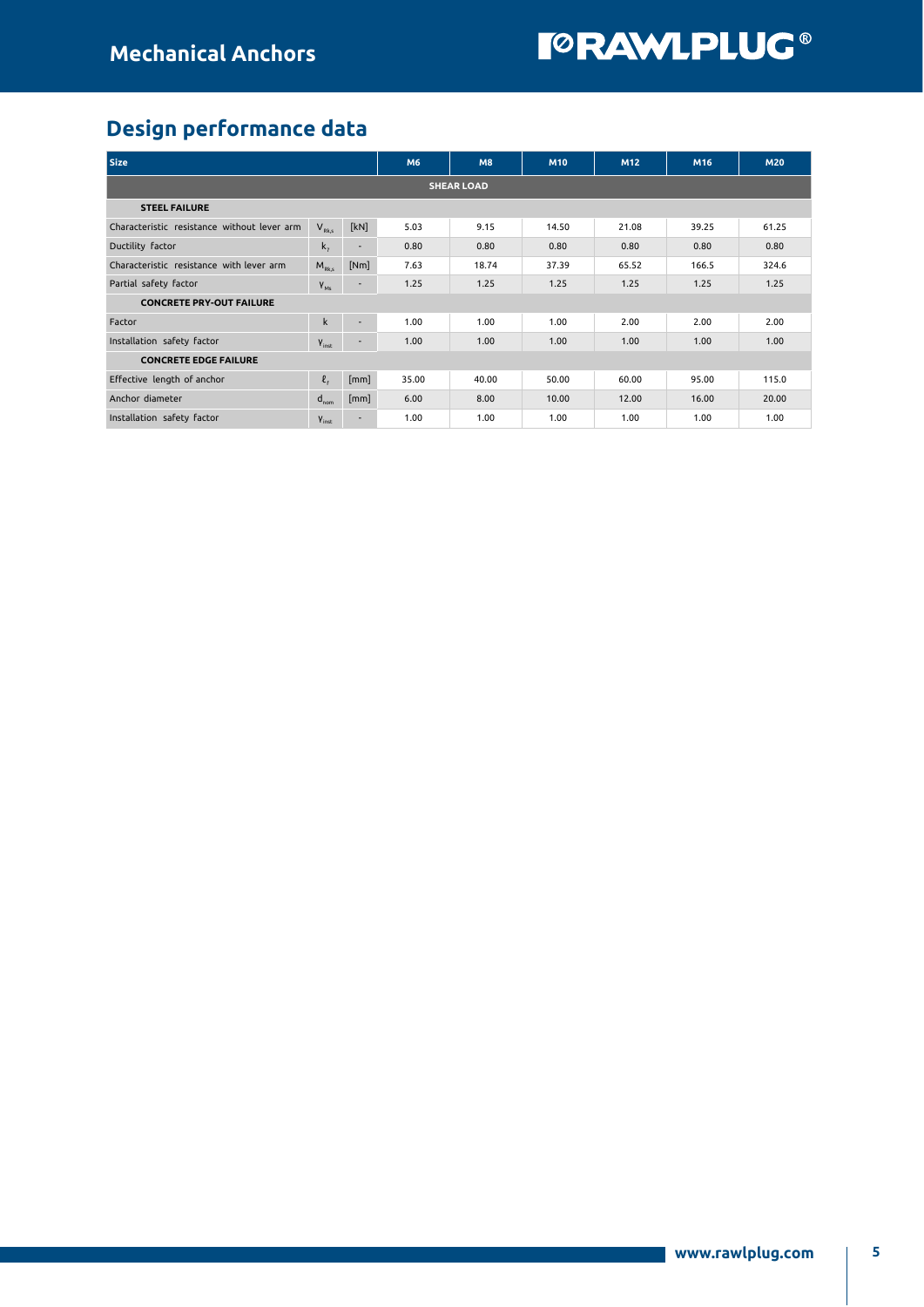## Design performance data

Resistance to tension and shear loads under fire exposure

| <b>Size</b>                                 |                                                         |      | M6                    | <b>M8</b> | M10   | M12   | M16   | <b>M20</b> |  |  |
|---------------------------------------------|---------------------------------------------------------|------|-----------------------|-----------|-------|-------|-------|------------|--|--|
| $R$ (for EI) = 30 min                       |                                                         |      |                       |           |       |       |       |            |  |  |
| Effective embedment depth                   | $h_{\text{ef}}$                                         | [mm] | 35.00                 | 40.00     | 50.00 | 60.00 | 95.00 | 115.00     |  |  |
|                                             |                                                         |      | <b>TENSION LOAD</b>   |           |       |       |       |            |  |  |
| <b>STEEL FAILURE</b>                        |                                                         |      |                       |           |       |       |       |            |  |  |
| Characteristic resistance                   | $\mathsf{N}_{\textrm{\tiny{Rk}},\textrm{s}}$            | [kN] | 0.20                  | 0.40      | 0.90  | 1.70  | 3.10  | 4.90       |  |  |
| <b>PULL-OUT FAILURE</b>                     |                                                         |      |                       |           |       |       |       |            |  |  |
| Characteristic resistance                   | $N_{Rk,0}$                                              | [kN] | 1.00                  | 1.30      | 1.50  | 3.00  | 4.00  | 7.50       |  |  |
|                                             |                                                         |      | <b>SHEAR LOAD</b>     |           |       |       |       |            |  |  |
| <b>STEEL FAILURE</b>                        |                                                         |      |                       |           |       |       |       |            |  |  |
| Characteristic resistance without lever arm | $V_{Rk,s}$                                              | [kN] | 0.20                  | 0.40      | 0.90  | 1.70  | 3.10  | 4.90       |  |  |
| Characteristic resistance with lever arm    | $M_{Rk,s}$                                              | [Nm] | 0.20                  | 0.40      | 1.10  | 2.60  | 6.70  | 13.00      |  |  |
|                                             |                                                         |      | $R$ (for EI) = 60 min |           |       |       |       |            |  |  |
| Effective embedment depth                   | $h_{\text{ef}}$                                         | [mm] | 35.00                 | 40.00     | 50.00 | 60.00 | 95.00 | 115.00     |  |  |
|                                             |                                                         |      | <b>TENSION LOAD</b>   |           |       |       |       |            |  |  |
| <b>STEEL FAILURE</b>                        |                                                         |      |                       |           |       |       |       |            |  |  |
| Characteristic resistance                   | $N_{Rk,s}$                                              | [kN] | 0.20                  | 0.30      | 0.80  | 1.30  | 2.40  | 3.70       |  |  |
| <b>PULL-OUT FAILURE</b>                     |                                                         |      |                       |           |       |       |       |            |  |  |
| Characteristic resistance                   | $N_{Rk,0}$                                              | [kN] | 1.00                  | 1.30      | 1.50  | 3.00  | 4.00  | 7.50       |  |  |
|                                             |                                                         |      | <b>SHEAR LOAD</b>     |           |       |       |       |            |  |  |
| <b>STEEL FAILURE</b>                        |                                                         |      |                       |           |       |       |       |            |  |  |
| Characteristic resistance without lever arm |                                                         | [kN] | 0.20                  | 0.30      | 0.80  | 1.30  | 2.40  | 3.70       |  |  |
| Characteristic resistance with lever arm    | $V_{Rk,s}$<br>$\mathsf{M}_{\textrm{Rk},\textrm{s}}$     | [Nm] | 0.10                  | 0.30      | 1.00  | 2.00  | 5.00  | 9.70       |  |  |
|                                             |                                                         |      |                       |           |       |       |       |            |  |  |
|                                             |                                                         |      | $R$ (for EI) = 90 min |           |       |       |       |            |  |  |
| Effective embedment depth                   | $h_{\text{ef}}$                                         | [mm] | 35.00                 | 40.00     | 50.00 | 60.00 | 95.00 | 115.00     |  |  |
|                                             |                                                         |      | <b>TENSION LOAD</b>   |           |       |       |       |            |  |  |
| <b>STEEL FAILURE</b>                        |                                                         |      |                       |           |       |       |       |            |  |  |
| Characteristic resistance                   | $N_{Rk,s}$                                              | [kN] | 0.10                  | 0.30      | 0.60  | 1.10  | 2.00  | 3.20       |  |  |
| <b>PULL-OUT FAILURE</b>                     |                                                         |      |                       |           |       |       |       |            |  |  |
| Characteristic resistance                   | $N_{\rm Rk,p}$                                          | [kN] | 1.00                  | 1.30      | 1.50  | 3.00  | 4.00  | 7.50       |  |  |
|                                             |                                                         |      | <b>SHEAR LOAD</b>     |           |       |       |       |            |  |  |
| <b>STEEL FAILURE</b>                        |                                                         |      |                       |           |       |       |       |            |  |  |
| Characteristic resistance without lever arm | $V_{Rk,s}$                                              | [kN] | 0.10                  | 0.30      | 0.60  | 1.10  | 2.00  | 3.20       |  |  |
| Characteristic resistance with lever arm    | $M_{Rk,s}$                                              | [Nm] | 0.10                  | 0.30      | 0.70  | 1.70  | 4.30  | 8.40       |  |  |
|                                             |                                                         |      | R (for EI) = 120 min  |           |       |       |       |            |  |  |
| Effective embedment depth                   | $h_{\text{ef}}$                                         | [mm] | 35.00                 | 40.00     | 50.00 | 60.00 | 95.00 | 115.00     |  |  |
|                                             |                                                         |      | <b>TENSION LOAD</b>   |           |       |       |       |            |  |  |
| <b>STEEL FAILURE</b>                        |                                                         |      |                       |           |       |       |       |            |  |  |
| Characteristic resistance                   | $\mathsf{N}_{\scriptscriptstyle\mathrm{Rk},\mathsf{s}}$ | [kN] | 0.10                  | 0.20      | 0.50  | 0.80  | 1.60  | 2.50       |  |  |
| <b>PULL-OUT FAILURE</b>                     |                                                         |      |                       |           |       |       |       |            |  |  |
| Characteristic resistance                   | $N_{Rk,p}$                                              | [kN] | 0.80                  | 1.00      | 1.20  | 2.40  | 3.20  | 6.00       |  |  |
|                                             |                                                         |      | <b>SHEAR LOAD</b>     |           |       |       |       |            |  |  |
| <b>STEEL FAILURE</b>                        |                                                         |      |                       |           |       |       |       |            |  |  |
| Characteristic resistance without lever arm | $V_{Rk,s}$                                              | [kN] | 0.10                  | 0.20      | 0.50  | 0.80  | 1.60  | 2.50       |  |  |
| Characteristic resistance with lever arm    | $\mathsf{M}_{\textrm{Rk},\mathsf{s}}$                   | [Nm] | 0.10                  | 0.20      | 0.60  | 1.30  | 3.30  | 6.50       |  |  |